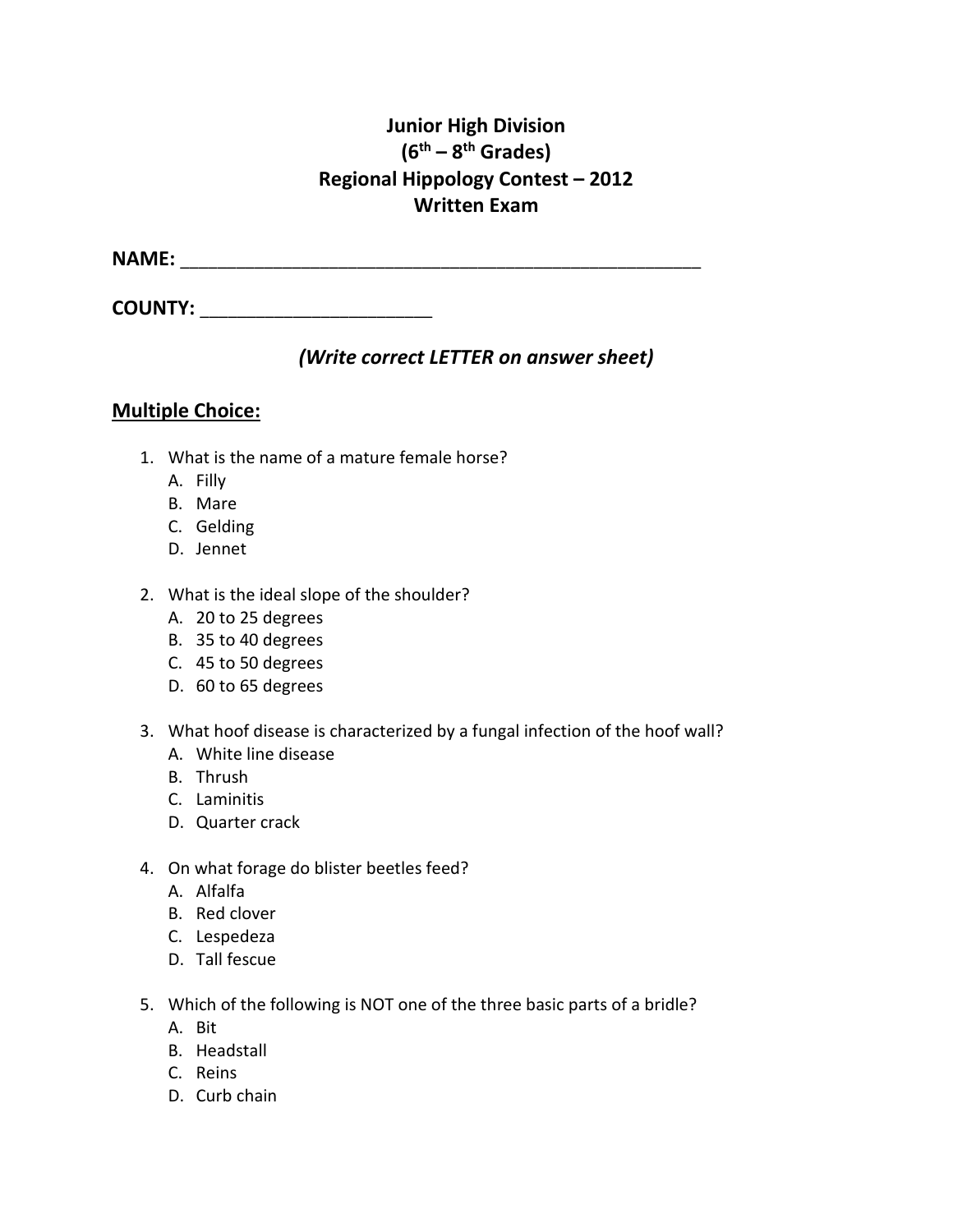- 6. What viral disease, that affects the central nervous system, is a serious concern because there is no treatment and it is almost always fatal?
	- A. Influenza
	- B. Rabies
	- C. Strangles
	- D. Tetanus
- 7. What white leg marking extends from the coronary band to just below the knee?
	- A. Stocking
	- B. Sock
	- C. Pastern
	- D. Coronet
- 8. When viewing a horse from the side, what structural fault exists when the knee is behind the vertical?
	- A. Buck kneed
	- B. Knocked kneed
	- C. Bench kneed
	- D. Calf kneed
- 9. What piece of farrier's equipment is hammered on to shape a horse shoe?
	- A. Vice
	- B. Hoof block
	- C. Anvil
	- D. Forge
- 10. To help a horse generate more body heat to stay warm in the winter, additional amounts of what type of feed should be provided?
	- A. Grain
	- B. Sweet feed
	- C. Hay
	- D. Mineral
- 11. What metal is most commonly used metal for making bits?
	- A. Copper
	- B. Stainless steel
	- C. Nickel alloy
	- D. Aluminum
- 12. Which of the following is NOT a fat-soluble vitamin?
	- A. Vitamin A
	- B. Vitamin B
	- C. Vitamin E
	- D. Vitamin K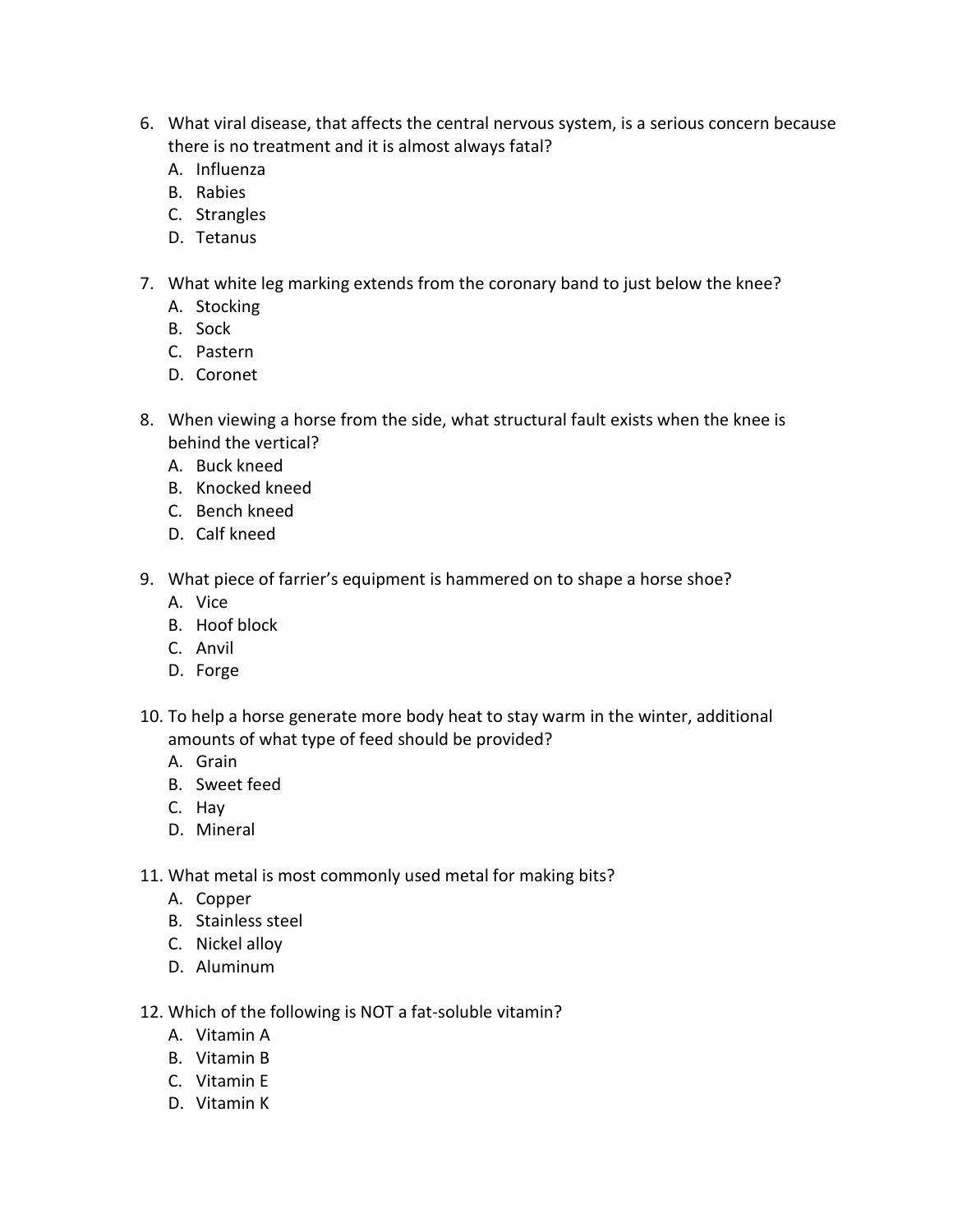- 13. Mottled skin, vertically striped hooves and visible white selera are characteristics of what horse breed?
	- A. Appaloosa
	- B. Lipizzan
	- C. Peruvian Paso
	- D. Spanish Mustang

14. How many permanent teeth do mares most commonly have?

- A. 28
- B. 32
- C. 36
- D. 40

15. What is the tool used to clean out the bottom of the horse's hoof?

- A. Hoof knife
- B. Hoof rasp
- C. Hoof nipper
- D. Hoof pick

16. What external parasite lays yellowish white eggs on the legs of the horse?

- A. Bot fly
- B. Heel fly
- C. Lice
- D. Ticks
- 17. What piece of equipment is found on the English bridle, but not on the Western bridle?
	- A. Browband
	- B. Cavesson
	- C. Curb strap
	- D. Throatlatch

18. Approximately how long is the small intestine of an average horse?

- A. 10 feet
- B. 25 feet
- C. 50 feet
- D. 70 feet

19. What is the maximum height of an American Miniature Horse?

- A. 34 inches
- B. 36 inches
- C. 40 inches
- D. 48 inches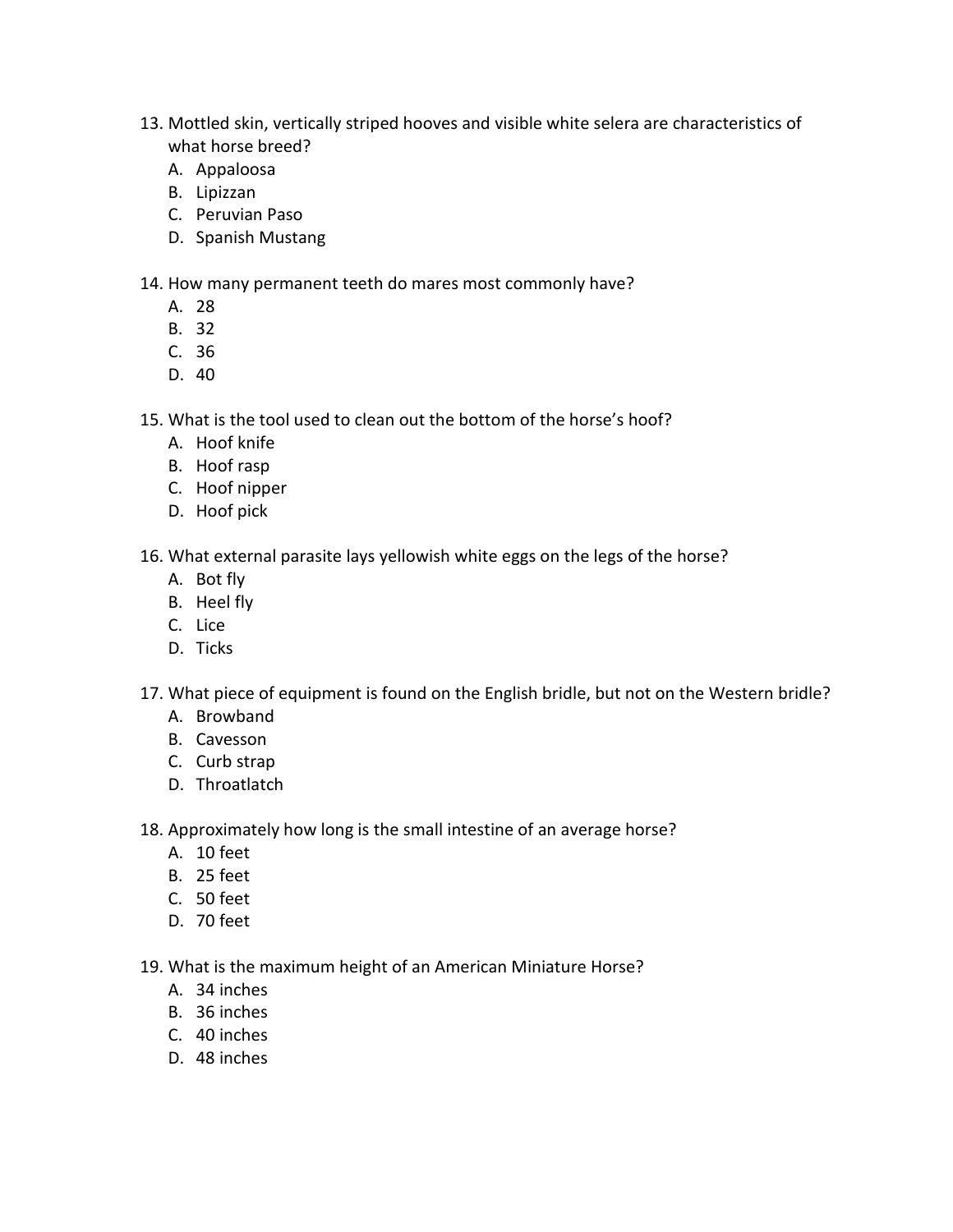- 20. What is the conformation term for a horse that has too much angulation in the hocks, when viewed from the side?
	- A. Cow-hocked
	- B. Post-legged
	- C. Sickle-hocked
	- D. Splay-footed
- 21. Once infected, how long does a horse remain infected with Equine Infectious Anemia?
	- A. Six months to a year
	- B. Rest of the horse's life
	- C. Until treatment is complete
	- D. Until it reaches two years of age
- 22. What is the most common medical emergency in horses?
	- A. Colic
	- B. Founder
	- C. Influenza
	- D. Foaling
- 23. What piece of tack is used to keep the Western saddle from sliding backwards or sideways?
	- A. Breeching
	- B. Breast collar
	- C. Crupper
	- D. Tie-down
- 24. What physical attribute of the horse is related to body condition score?
	- A. Structural correctness
	- B. Degree of muscling
	- C. Degree of fat cover
	- D. Willingness to perform
- 25. What breed name is represented by the initials POA?
	- A. Palominos of America
	- B. Paso Fino Owners Association
	- C. Pony of the Americas
	- D. None of the Above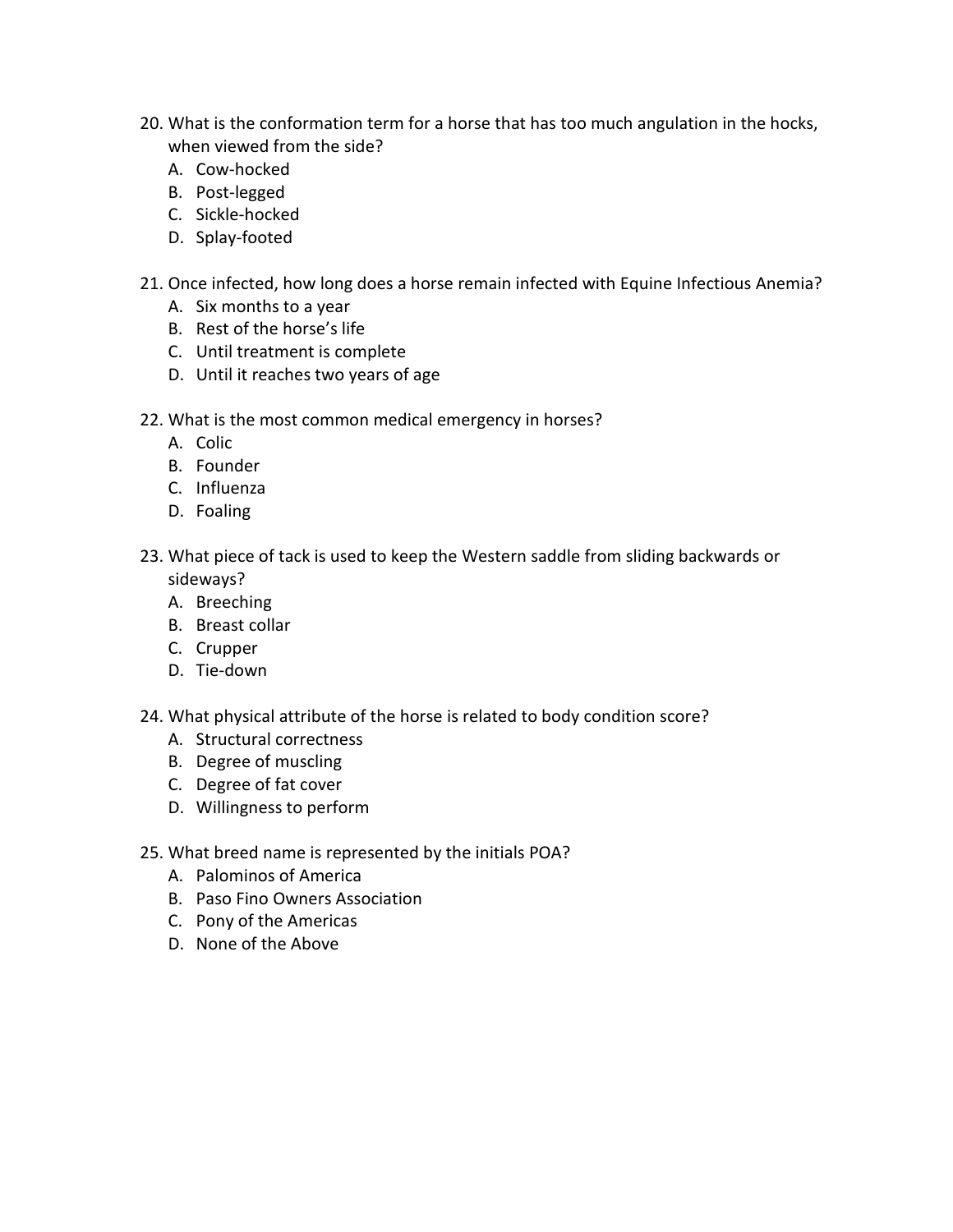#### **True or False:** *(Write True or False on the answer sheet)*

- 26. The minimum recommended height for a perimeter pasture fence is five (5) feet.
- 27. Other than horses, birds and humans may also be affected by West Nile Virus.
- 28. Horses competing in reining begin with a score of 50, and points are added or deducted during the run.
- 29. The neck is used as the balance arm of the horse.
- 30. An injury to the sole of the hoof, caused by concussion, is called Thrush.
- 31. Heel and face flies feed on the horse by piercing its skin with their bayonet-like mouth parts.
- 32. Leather conditioner puts vital oils, removed by use and cleaning, back into leather tack.
- 33. Bermudagrass is the most common legume hay fed to horses.
- 34. Parasites are the most common cause of colic in horses.
- 35. Reducing runoff and protecting groundwater should be two goals of a farm's water quality plan.
- 36. When done correctly, the canter is a four beat gait.
- 37. Conformation is the term used to describe the physical appearance of an animal due to the arrangement of muscle, bone and other body tissue.
- 38. A horse's age is determined by inspecting the length of hoof wall.
- 39. The trachea is the tube that transports food from the horse's mouth to the stomach.
- 40. A horse with a negative Coggins test is not infected with Equine Infectious Anemia.